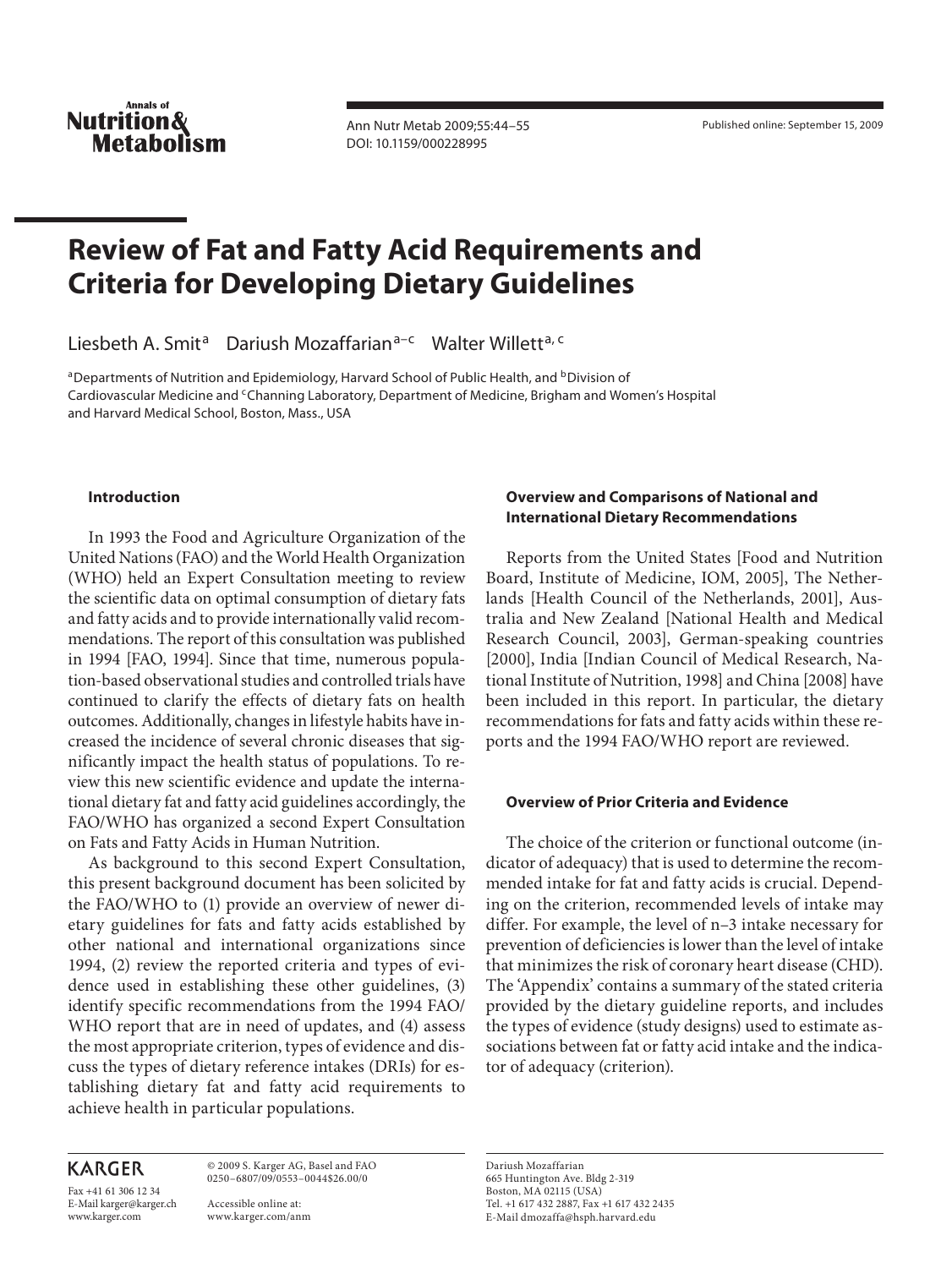#### **FAO/WHO Recommendations Are in Need of Updating**

 The FAO/WHO report was published in 1994 [FAO, 1994]. Since that time, considerable new evidence has become available on associations between fats and fatty acids and disease. Based on this large body of new evidence, dietary recommendations for total fat, saturated fatty acid, polyunsaturated fatty acid and *trans* fatty acid intakes should be re-evaluated. Some of the new evidence of the more recent and comprehensive studies on major dietary fatty acids and chronic disease outcomes is briefly summarized below.

### *Total Fat*

 The 1994 FAO/WHO report concluded that excessive dietary fat consumption increased the risk of obesity, CHD, and certain types of cancer.

 Several recent reports of carefully performed prospective observational studies found no or small associations between total dietary fat intake and obesity, weight gain, CHD, and cancer [Hu et al., 1997; He et al., 2003; Koh-Banerjee et al., 2003; Xu et al., 2006; Field et al., 2007]. Other reviews have reached similar conclusions regarding the absence of a relationship between total fat consumption and cancer risk [Kushi and Giovannucci, 2002; Beresford et al., 2006; Howard et al., 2006; Prentice et al., 2006; WCRF/AICR, 2007].

 Several randomized controlled trials (RCTs) of physiological measures have not found evidence for beneficial effects of low-fat diets. For example, a low-fat high-carbohydrate diet did not favorably affect serum lipids, fasting serum glucose, fasting serum insulin, or blood pressure, compared with higher fat diets [Appel et al., 2005; Schaefer et al. 2005; Gardner et al., 2007]. In a meta-analysis of clinical trials comparing low-fat  $\ll$  30% of energy from fat) energy-restricted diets to low-carbohydrate  $(<$ 60 g/day), non-energy-restricted diets, the low-fat diets induced larger reductions in LDL-cholesterol (LDL-C), but did not improve weight loss after 12 months and they increased triglyceride and lowered HDL-cholesterol (HDL-C) levels [Nordmann, 2006].

 Consistent associations have been found between higher intakes of specific dietary fats, including particular polyunsaturated fatty acids, and between substituting (easily digested) carbohydrates with polyunsaturated fat, and lower risk of heart disease [Hu, Manson and Willett et al., 2001; Mozaffarian and Willett, 2007]. Optimal intakes of these different fatty acids may be compromised when energy percentage of total fat intake is very low.

#### *Saturated Fatty Acids*

 The 1994 FAO/WHO report recommended a saturated fat intake  $<$ 10% of energy for adults.

 The most often cited criteria for saturated fat recommendations are effects on one physiological measure of cardiovascular disease (CVD) risk, namely LDL-C. Saturated fats increase LDL-C, but also increase HDL-C and decrease triglyceride levels, resulting in little net effect on total cholesterol:HDL-C compared with carbohydrates [Mensink et al., 2003].

 Studies suggesting adverse effects of saturated fat on heart disease often use polyunsaturated fatty acids or whole grains and fruits and vegetables as replacements for saturated fat [Mann, 2002]. In contrast, exchanging easily digested carbohydrates for saturated fat (such as in a low-fat diet) would have little predicted net benefit on serum lipids and lipoproteins for reducing risk of CVD, because this would lower HDL proportionally as much as it lowers LDL, and also raises triglycerides [Sacks and Katan, 2002]. Therefore, limits on saturated fat intake should be considered in the specific context of the replacement nutrient, as replacement with carbohydrates (particularly easily digestible carbohydrates) may have little benefit.

#### *Monounsaturated Fatty Acids*

 Although monounsaturated fatty acids have not been studied as much as other fatty acids, some trials of physiological measures suggest that consumption of monounsaturated fatty acids has potential benefits on blood lipid profile and CVD risk factors [Mensink and Katan, 1992; Kris-Etherton et al., 1999; Mensink et al., 2003; Appel et al., 2005]. However, in prospective observational studies of clinical events null associations and indications of higher risks of CVD have been observed as well [Oh et al., 2005; Jakobsen et al., 2009].

 Overall, it is unclear whether sufficient new evidence exists to re-evaluate the (lack of) specific dietary recommendations for monounsaturated fat intake.

 Fat and Fatty Acid Requirements in Dietary Guidelines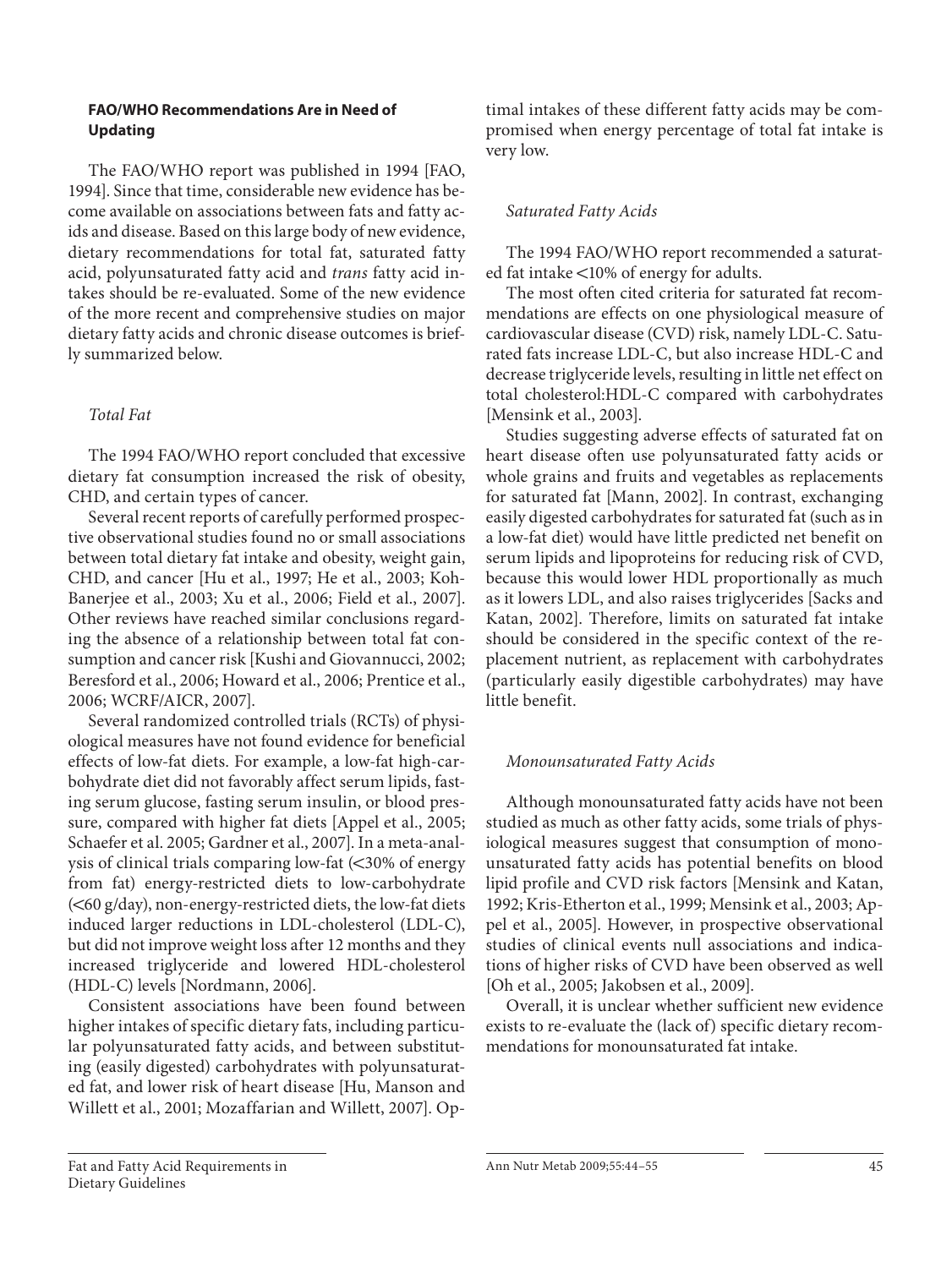#### *Polyunsaturated Fatty Acids*

 The 1994 FAO/WHO report did not suggest nutrient intake values for total, n–6, or n–3 polyunsaturated fatty acids, but focused on the ratio of linoleic acid (LA) to  $\alpha$ -linolenic acid (ALA) in the diet.

 LA is an essential n–6 fatty acid that favorably affects the blood lipid profile, and is associated with a lower risk of CHD events and reduced risk of type 2 diabetes [Sacks and Katan, 2002; Willett, 2007; Harris et al., in press].

 ALA consumption is suggested to probably, although not definitively, reduce CHD risk [Albert et al., 2005; Mozaffarian, 2005]. Although clinical benefits have not been observed across all studies, several new experimental and prospective observational studies support the view that ALA consumption reduces the incidence of CHD.

 Eicosapentaenoic acid (EPA) and docosahexaenoic acid (DHA) consumption have demonstrated physiological benefits on blood pressure, heart rate, triglycerides, and likely inflammation, endothelial function, and cardiac diastolic function, and consistent evidence for a reduced risk of fatal CHD and sudden cardiac death at consumption of  $\sim$ 250 mg/day of EPA plus DHA [Burr et al., 1989; Mozaffarian and Rimm, 2006; Yokoyama et al., 2007; GISSI-HF Investigators, 2008]. A minimum intake of 250 mg/day of EPA and DHA, obtained from seafood consumption, has been suggested for primary prevention of CHD death [Mozaffarian and Rimm, 2006]. DHA also plays a major role in development of the brain and retina during fetal development and the first 2 years of life [Decsi and Koletzko, 2005; Cetin and Koletzko, 2008; Helland et al., 2008]. These findings support the need for recommendations for adequate intakes of preformed DHA in pregnant women, nursing women, and young children.

#### *n–6 to n–3 Ratio*

 A lower ratio of n–6 to n–3 fatty acid consumption has been recommended under the assumption that higher intakes of n–6 fatty acids may reduce the formation of antiinflammatory mediators from n–3 fatty acids [Simopoulos et al., 1999; Simopoulos, 2008]. However, this hypothesis is not supported by studies in humans [Willett, 2007].

 First, there is evidence that increasing LA intake does not result in increased arachidonic acid in plasma or platelet lipids, and does not increase formation of proinflammatory mediators [Adam et al., 2003]. Furthermore, both n–6 and n–3 fatty acids have been shown to have anti-inflammatory properties that are protective of atherogenic changes in vascular endothelial cells [De Caterina et al., 2000]. Additionally, a focus on dietary ratios suggests that lowering n–6 fatty acid intake would have the same health effects as increasing n–3 fatty acid intake. Based on both evidence and conceptual limitations, there is no compelling scientific rationale for the continued recommendation of a specific ratio of n–6 to n–3 fatty acids or LA to ALA.

# Trans *Fatty Acids*

 The 1994 FAO/WHO report did not provide recommendations for *trans* fatty acids, apart from practical advice to substitute liquid oils and soft fats for hard fats and to reduce intake of both saturated and *trans* fats. Consistent scientific evidence that emerged both before and after 1994 shows that *trans* fatty acid consumption has unique adverse effects on serum lipids, including increasing LDL-C, lowering HDL-C, increasing lipoprotein(a), increasing ApoB levels, and decreasing ApoA1 levels [Mensink and Katan, 1992; Katan et al., 1994; Mozaffarian et al., 2006; Mozaffarian and Clarke, in press]. A meta-analysis of prospective observational studies indicates a 24% higher risk of CHD for every 2% increase in energy from *trans* fatty acids [Mozaffarian and Clarke, in press].

### **Choice of Criteria, Evidence, and Dietary Reference Intakes**

 Different types of criteria (outcomes), evidence (study designs) and DRIs have been used to set fatty acid dietary guidelines, without strong consistency either within or between guideline reports (see 'Appendix'). Notably, the types of criteria and types of evidence used to set specific guidelines could not always be clearly discerned from the reports.

 This chapter reviews the potential types of criteria, study designs, and DRIs that can be used to set fatty acid guidelines, including the strengths and limitations of each, to provide best appropriate evidence for setting dietary guidelines. We provide examples from the international reports to illustrate how such evidence has been used in the past.

# *Choice of Criteria*

 Potential general criteria to define dietary requirements include the following aims: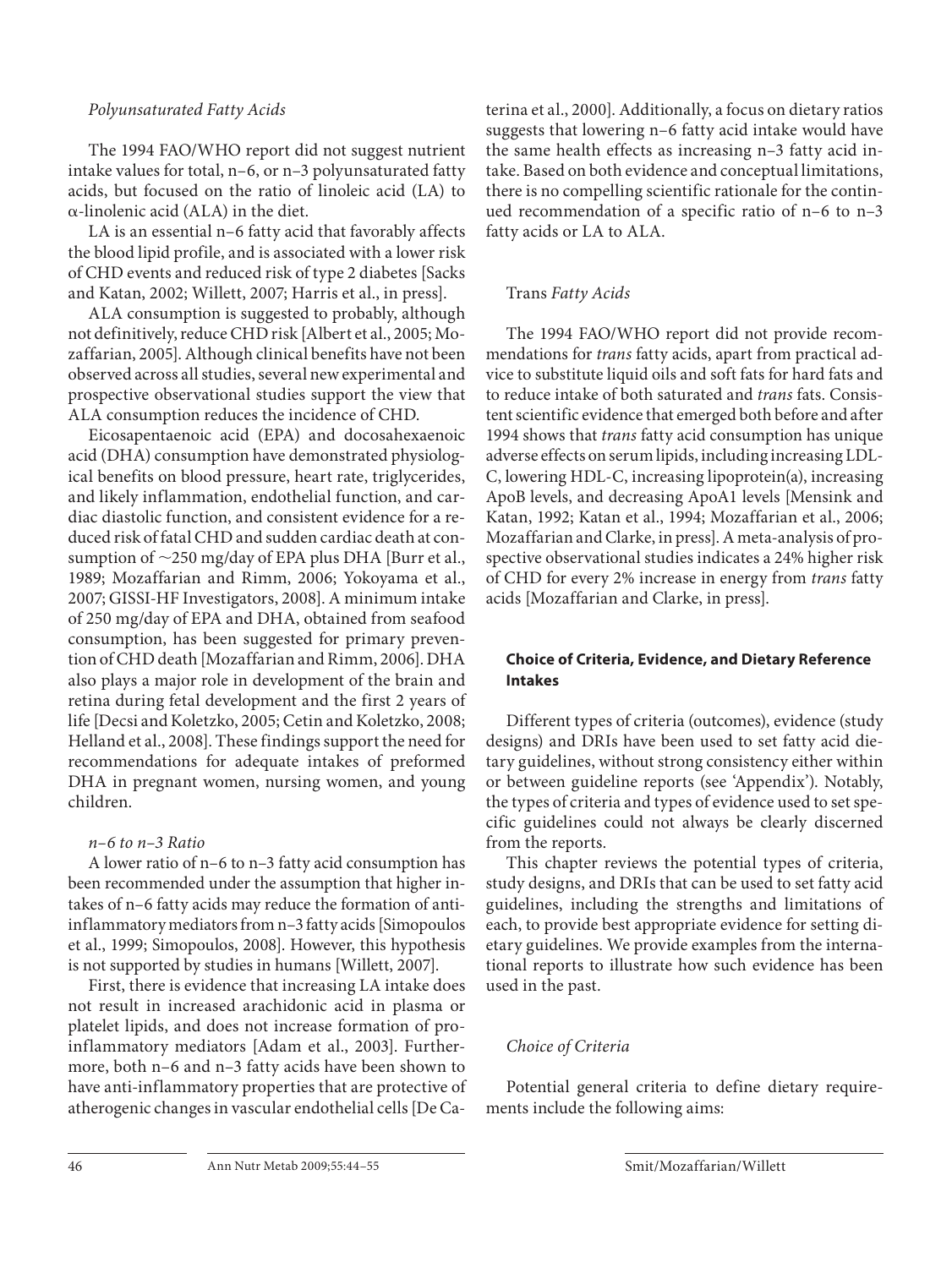- to prevent clinical deficiencies;
- to provide optimal health;
- to reduce the risk of developing chronic disease.

 The most appropriate and practical criteria for setting most worldwide fatty acid recommendations should be to optimize health and reduce the development of common chronic diseases; such criteria would also in nearly all cases prevent clinical deficiencies. Specific chronic diseases of interest should be identified based on burdens of morbidity and early mortality in the population and on meaningful effects of dietary fatty acids on their development.

 In order to remain transparent about the development of dietary requirements, care should be taken to be explicit about the types of criteria used to set each dietary recommendation.

# *Chronic Disease Outcomes*

 Examples of chronic disease outcomes used as criterion for dietary recommendations for fatty acids include CHD, obesity, diabetes, and specific types of cancers (see 'Appendix').

 The primary strength of using disease outcome as an indicator of adequacy or optimal intake is that it represents the most direct method to assess effects on health. A drawback of using disease outcome is the absence of such data for many fatty acids, specific disease endpoints, and/or populations. However, given that many such studies are available, the more relevant drawback is often the failure to consider the different strengths and limitations of different study designs and specific studies when drawing inferences from the findings.

# Examples of Using Disease Outcome as Criteria

*Obesity.* To assess the effects of total fat intake on obesity, the reports have used evidence from animal, ecological, and cross-sectional studies, and short-term RCTs on weight loss. As described previously, the results of animal, ecological, and cross-sectional studies should be considered hypothesis-generating and are not considered reliable or sufficient evidence for setting dietary guidelines. Observational studies of diet and body weight also have particular limitations relating to underreporting of calories or recall bias. Reverse causation is also highly problematic: small changes in body weight (or perceived body shape) can readily change individuals' diets and introduce bias in diet-weight associations.

 RCTs are therefore superior for assessing diet-obesity effects. However, many RCTs have been short-term and may not reflect long-term effects of the diet on weight.

*Cardiovascular Disease.* To assess the effects of total fat intake on CVD, the reports have used evidence from animal experiments and from retrospective case-control, ecological, and cross-sectional designs. As described previously, such designs are generally insufficient to set dietary guidelines. For example, in many rodent studies, a high-fat rat chow is compared to standard chow, but total energy is not controlled, biasing the association between total fat as percentage of energy and the outcomes. Additionally, to obtain CVD-susceptibility, animal experiments often use specific gene-knockout models, which (in addition to other species-specific differences) may greatly reduce relevance to humans.

# *Physiological Measures*

 Examples of physiological measures used as criterion to set dietary recommendations for dietary fatty acids are serum cholesterol levels, triglyceride levels, and neural integrity.

 The strength of using physiological measures as indicators of adequacy is that they are quantifiable measures that can estimate disease risk before the occurrence of clinical disease and can often be assessed directly in controlled trials. The major drawback is that physiological measures are indirect measures of actual disease outcome: they reflect only certain pathways of risk and may not be valid surrogates for total effects of the dietary intervention on health, which might also be mediated by multiple other pathways.

 Because physiological measures can be assessed relatively easily in controlled trials, most of the physiological criteria are based on evidence from RCTs (see 'Appendix'). Although RCTs allow direct control of diet and minimize confounding, often participants are relatively healthy and evaluated over relatively short-term time periods, limiting potential generalizability (see 'Chronic Disease Outcomes').

# Examples of Using Physiological Measures as Criteria

 Among the most commonly used physiological criteria for setting dietary fatty acid guidelines are the effects of saturated fat intake on LDL-C (see 'Appendix'). RCTs in humans have consistently demonstrated that saturated fat consumption raises LDL-C, and higher levels of LDL-C are a well-established risk factor for CHD. This evidence provides an excellent illustration of the strengths and limitations of using a physiological criterion. The strength is that the quantitative effects of saturated fat on LDL-C can be definitively established. However, limita-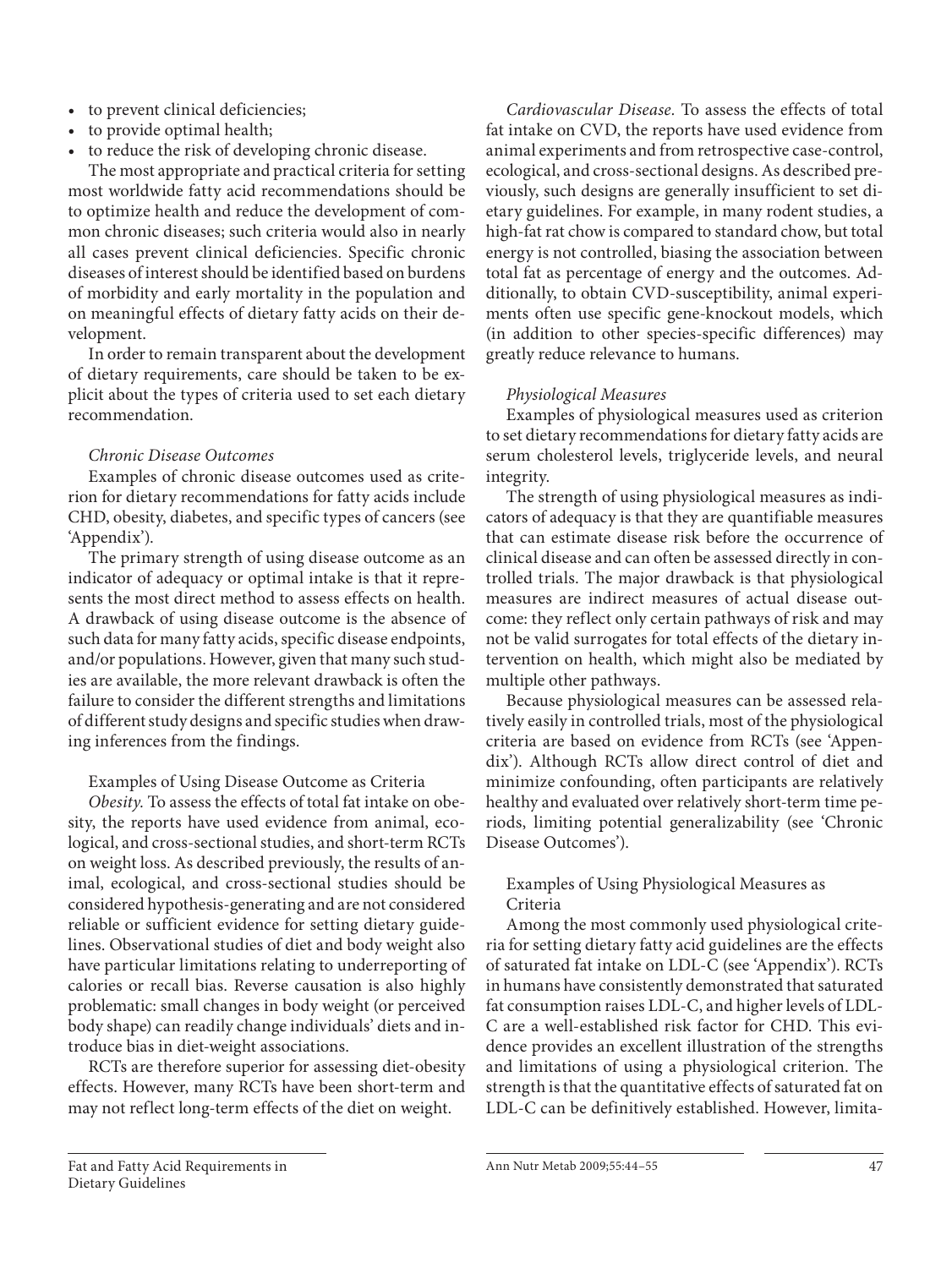tions of this criterion include: (1) the lack of confirmation in RCTs that diet-induced changes in LDL-C alter CVD event rates; (2) the lack of consideration of effects of saturated fat on other pathways of risk, such as HDL-C, triglycerides, or other non-lipid risk factors; (3) the possible qualitative or even quantitative differences in effects of saturated fat on some physiological risk factors (e.g. the total cholesterol:HDL-C ratio) in populations other than those tested in RCTs, which have generally enrolled younger healthier men (rather than older adults or postmenopausal women who are at highest risk). For example, whereas saturated fat intake (compared with carbohydrate) raises LDL-C, it also raises HDL-C, so the net effect on the total cholesterol:HDL-C ratio is neutral (or even unfavorable in postmenopausal women).

# *Deficiency Symptoms and Disease*

 Deficiency symptoms are most often studied in case series/reports, animal experiments, or short-term controlled feeding studies. A strength of using deficiency symptoms as a criterion is that deficiency symptoms for essential fatty acids can be clearly defined and studied in relatively small controlled trials. Drawbacks include strong ethical limitations of testing many deficiencies, which may have unacceptable long-term effects in humans. For this reason, there is little data for most nutrients concerning the level of intake at which symptoms occur. As discussed previously, an additional major drawback is the (sometimes large) difference between levels at which clinical deficiency occur versus levels that cause lowest risk of chronic diseases, such as cancer or CVD.

 For instance, deficiency symptoms have been used as criteria for recommendations for essential polyunsaturated fatty acids such as LA and ALA. However, intakes that prevent deficiency symptoms or diseases do not appear to be optimal for preventing incidence of other chronic diseases. Specifically, levels of intakes that reduce chronic diseases (e.g. LA and ALA intakes to decrease risk of CVD) are much higher than those needed to prevent clinical deficiencies. Thus, using deficiency symptoms as the criterion will result in underestimates of recommended intake. In comparison, using disease outcome as the criterion to set dietary guidelines for essential fatty acids will inherently prevent clinical deficiency.

### *Average Intakes in National Survey Studies*

 For some fatty acids and age groups, insufficient data are available to use disease or physiological criteria for setting dietary guidelines. In these cases, average national intakes have been used as a criterion, when deficiencies

are not present in the population. Guidelines can be set based on average intakes (e.g. median national intakes) or relative extremes of intake (e.g. the upper 10th percentile of national intake).

 The strengths of this approach are that mean national intakes are relatively practical and easy to measure, and that recommendations based on average national intakes are unlikely to have large unexpected adverse consequences, given that much of the population is already at these levels. A major drawback is that such intakes may not be optimal for reducing disease risk, even though overt deficiencies are not present. For example, in populations without overt clinical deficiencies of n–3 fatty acids, higher intakes may nevertheless substantially reduce the risk of fatal CHD and sudden cardiac death. Such guidelines, based on average intakes in one population, may also be less appropriate for other populations or age groups.

# Examples of Using Average National Intake as Criteria

 The Health Council of the Netherlands used the upper 10th percentile of national intake of naturally occurring *trans* fatty acids (i.e. *trans* fatty acid intake from natural sources such as meats, dairy products, eggs, and fish) to determine the recommended upper intake level of total *trans* fat intake, which varies between 0.7 and 1.0% of total energy in dependence upon the age group.

 Because the intake of dairy products in The Netherlands is very high, this upper level of intake may be less appropriate for Asian countries, in which the intake of dairy products is much lower. Specifically, the goal of the Dutch guidelines was to limit intake of partially hydrogenated oils, but not naturally occurring *trans* fatty acids. If applied to an Asian country, this intake level could result in a much higher level of intake of partially hydrogenated vegetable oil than desirable.

# *Equilibrium Maintenance*

 Equilibrium maintenance describes the balance of nutrient intake and loss, as measured by factorial estimation. The factorial method involves estimating the factors that determine the requirement, such as increased requirements for growth, pregnancy, and lactation, or losses via urine or feces.

 Examples of equilibrium maintenance used as criterion to set dietary recommendations are estimations of deposition and losses of LA and ALA during pregnancy and lactation (factorial methods).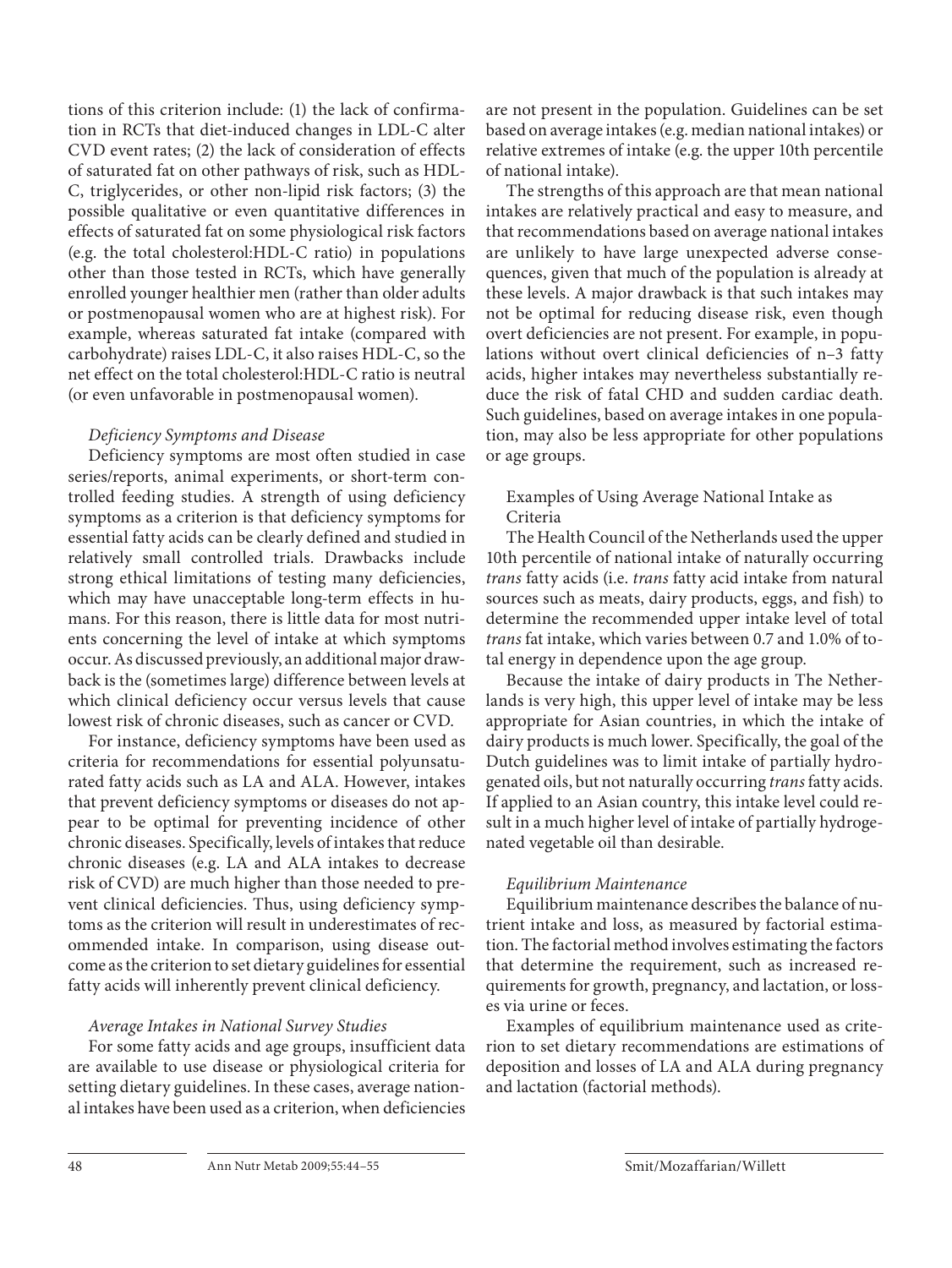|  | Convincing<br>evidence                                                                                             | Evidence is based on epidemiological studies showing<br>consistent associations between exposure and disease,<br>with little or no evidence to the contrary. The available<br>evidence is based on a substantial number of studies<br>including prospective observational studies and where<br>relevant, randomized controlled trials of sufficient size,<br>duration and quality showing consistent effects. The<br>association should be biologically plausible.                                                                                                                                     |  |
|--|--------------------------------------------------------------------------------------------------------------------|--------------------------------------------------------------------------------------------------------------------------------------------------------------------------------------------------------------------------------------------------------------------------------------------------------------------------------------------------------------------------------------------------------------------------------------------------------------------------------------------------------------------------------------------------------------------------------------------------------|--|
|  | Probable<br>evidence                                                                                               | Evidence is base on epidemiological studies showing<br>fairly consistent associations between exposure and dis-<br>ease, but where there are perceived shortcomings in the<br>available evidence or some evidence to the contrary,<br>precluding a more definite judgment. Shortcomings in<br>the evidence may be any of the following: insufficient<br>duration of trials (or studies); insufficient trials (or stud-<br>ies) available; inadequate sample sizes; and incomplete<br>follow-up. Laboratory evidence is usually supportive.<br>Again, the association should be biologically plausible. |  |
|  | Possible<br>evidence                                                                                               | Evidence is based mainly on the findings from case-<br>control and cross-sectional studies. Insufficient ran-<br>domized controlled trials, observational studies or non-<br>randomized controlled trials are available. Evidence<br>based on no epidemiological studies, such as clinical<br>and laboratory investigations, is supportive. More trials<br>are required to support the tentative associations,<br>which should also be biologically plausible.                                                                                                                                         |  |
|  | Insufficient<br>evidence                                                                                           | Evidence is based on the findings of a few studies which<br>are suggestive, but are insufficient to establish an as-<br>sociation between exposure and disease. Limited or no<br>evidence is available from randomized controlled trials.<br>More well-designed research is required to support the<br>tentative associations.                                                                                                                                                                                                                                                                         |  |
|  | Source: World Health Organization: Diet, Nutrition and the Preven-<br>tion of Chronic Diseases. Geneva, WHO, 2003. |                                                                                                                                                                                                                                                                                                                                                                                                                                                                                                                                                                                                        |  |

**Fig. 1.** FAO/WHO criteria used to describe the strength of evidence [WHO, 2003].

 A strength of using equilibrium maintenance as an indicator of adequacy is that the factorial method measures the actual losses of a fatty acid and estimates the required intake when other data are not available. The drawback of using these measures is that individual losses of fatty acids may vary to a great extent and estimations may not apply to all individuals. The intake required to maintain equilibrium depends on the level at which equilibrium is maintained, and thus the existing level of an individual or population may not be optimal. Importantly, such criteria may also have little relevance to the incidence of disease, the main endpoint of interest.

### *Animal Models*

 In the international reports discussed here, animal models of inadequacy were not used as primary criteria

#### **NHMRC levels of evidence**

- Evidence obtained from a systematic review of all relevant randomized controlled trials
- II Evidence obtained from at least one properly designed randomized controlled trial
- III-1 Evidence obtained from well-designed pseudorandomized controlled trials (alternate allocation or some other method)
- III-2 Evidence obtained from comparative studies (including systematic reviews of such studies) with concurrent controls and allocation not randomized, cohort studies, case-control studies, or interrupted time series with a control group
- III-3 Evidence obtained from comparative studies with historical control, two or more single-arm studies, or interrupted time series without a parallel control group
- IV Evidence obtained from case series, either post-test or pre-test/post-test

Source: National Health and Medical Research Council: A guide to the development, evaluation and implementation of clinical practice guidelines. Canberra, NHMRC, 1999.

**Fig. 2.** NHMRC levels of evidence [National Health and Medical Research Council, 2003].

to set dietary recommendations for fats and fatty acids. However, animal experiments that evaluated disease outcome or physiological measures have been used as supporting evidence for recommendations.

 Animal studies are powerful for doing basic research and generating hypotheses, but the major limitations in generalizability to humans makes such evidence insufficient to set dietary recommendations.

# *Choosing the Type of Evidence*

 Types of evidence generally used to establish dietary requirements have included the following:

- animal studies;
- ecological studies, prevalence studies;
- retrospective case-control studies of disease outcomes;
- RCTs of physiological measures;
- prospective cohort studies of disease outcomes;
- RCTs of disease outcomes.

 Compared to information available about criteria and DRI, often discussion of the choice of evidence is missing in reports addressing dietary guidelines. Both the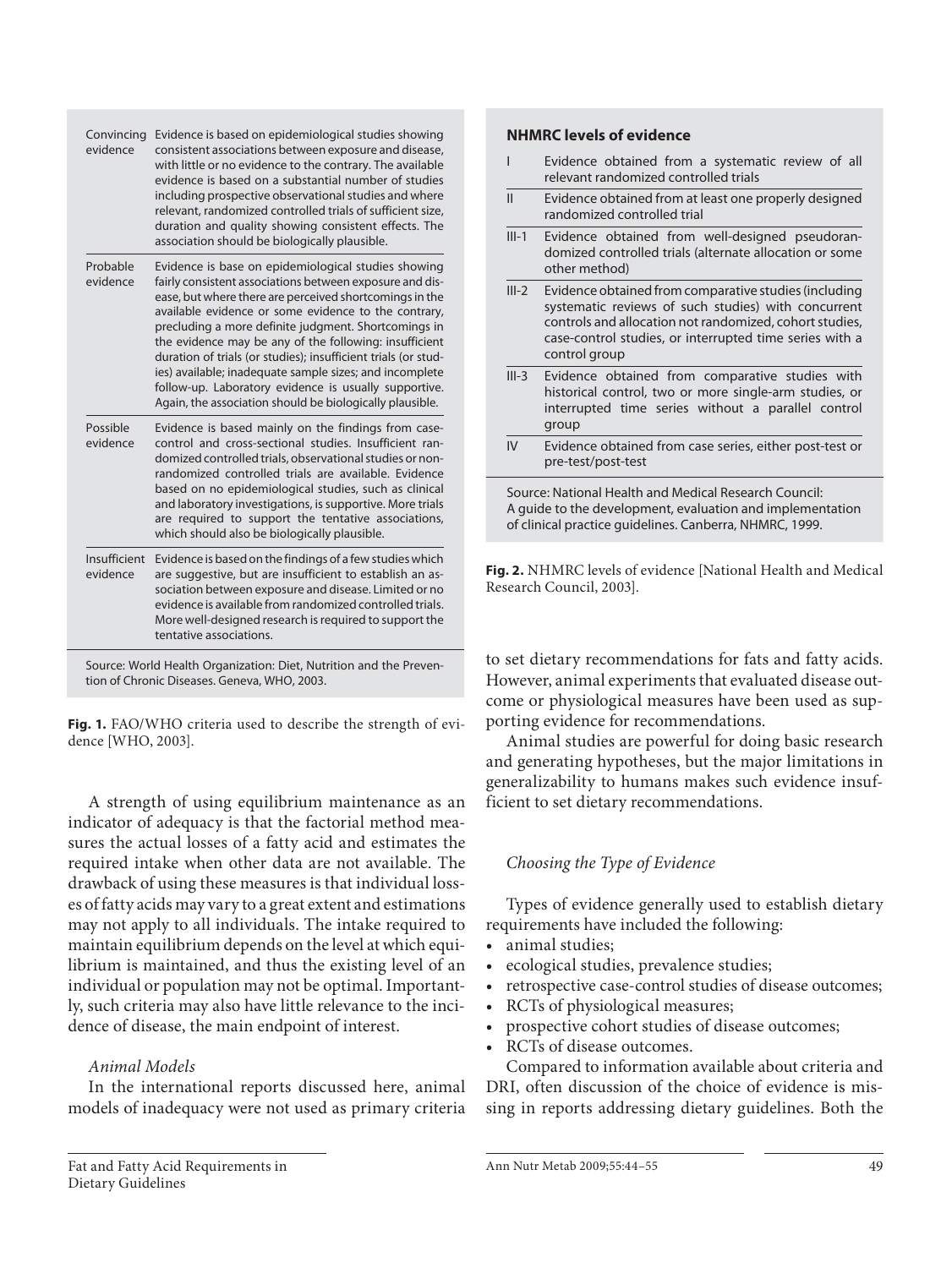

**Fig. 3.** Ranking of validity of types of evidence for setting dietary fatty acid requirements.

National Health and Medical Research Council (NHM-RC) and the WHO have issued useful rankings of the criteria describing the strength of evidence ( $fig. 1, 2$ ). However, these rankings of evidence do not provide clear guidelines for setting dietary guidelines, but rather discuss the general strength of evidence.

 In this report, we propose a ranking system for evidence from studies that can be considered as a guideline to determine whether current data is sufficient to evaluate human requirements and set dietary recommendations (fig. 3), assuming of course that the study is well conducted. Optimally, evidence for setting dietary fatty acid requirements would be derived from concordant evidence from well-conducted RCTs of incidence of disease outcomes, prospective cohort studies of incidence of disease outcomes (including nested case-control studies), and RCTs of physiological measures, supported by findings from retrospective case-control studies, ecological studies, and animal experiments. For many fats and fatty acids, well-conducted and adequately powered RCTs of disease outcomes are not available, especially for chronic diseases. When such evidence is not available, concordant evidence from well-conducted prospective cohort studies of disease outcomes and RCTs of physiological measures are often sufficient to set dietary recommendations. Evidence from only RCTs of physiological measures without additional concordant evidence from controlled trials or prospective cohort studies of disease outcomes, or from only retrospective case-control studies, ecological or cross-sectional studies, or animal experiments may be insufficient to set dietary recommendations, especially for chronic diseases. When evaluating studies as evidence for setting dietary recommendations, these strengths and limitations of each study design should be critically evaluated.

 The major strength of properly executed RCTs is the minimization of confounding, but many other study design limitations can be present and limit the utility of the results. Prospective cohort studies have many strengths, but the major potential limitation is the inability to definitively exclude residual confounding. A review of these strengths and limitations demonstrates the strong complementary nature of the strengths and limitations of RCTs versus prospective cohorts. When RCTs of disease outcomes are not available, RCTs of physiological measures (intermediate endpoints or risk factors for disease) can provide concordant evidence for the effects on disease risk.

 Retrospective case-control studies are efficient for evaluating rare diseases, but the limitations of recall bias, selection bias, and inability to include fatal cases render them suboptimal for studying other disease endpoints. Because dietary guidelines for the population should not be determined based on rare diseases, retrospective casecontrol studies are useful for generating hypotheses, but are usually insufficient for setting dietary guidelines.

 Ecological, cross-sectional, or prevalence studies are very useful in providing an initial hypothesis that can be further tested in prospective cohort studies and clinical trials, but design limitations for assessing causality are too strong for such data to be sufficient for determining dietary recommendations.

 Animal experiments are powerful study designs for evaluating mechanisms, assessing pathways, and providing concordant evidence to findings of human studies, but by themselves are insufficient to set dietary recommendations for fats and fatty acids in humans.

 Case series or reports describe the manifestation, the course, or the prognosis of a condition. Due to lack of comparability, this type of evidence is generally insufficient for setting dietary recommendations, except perhaps for deficiency symptoms that are manifested in specific populations or during historical incidents.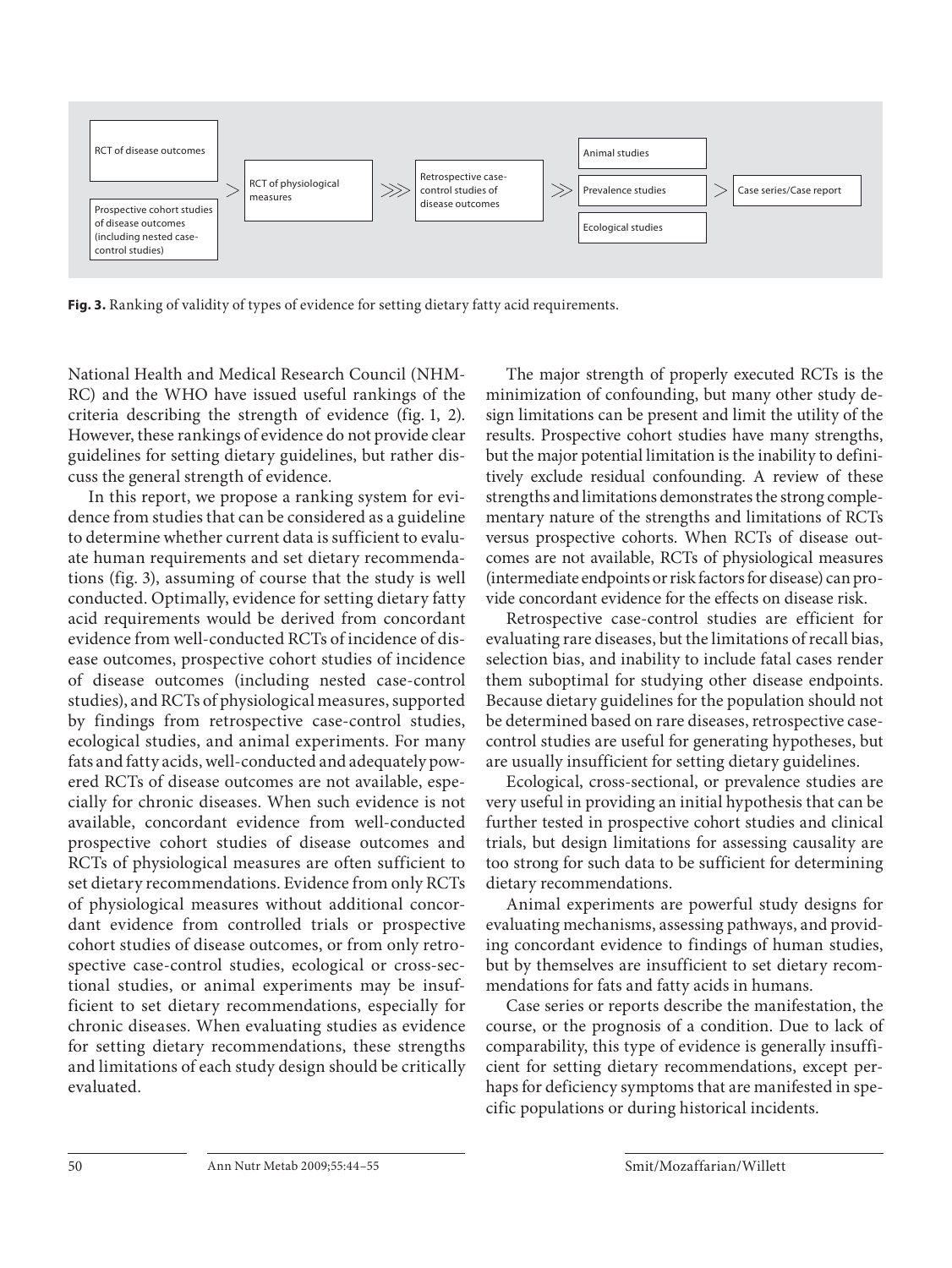#### **Table 1.** Dietary recommendations for fats and fatty acids

|                                                    | FAO/WHO                                                                                       | Recent reports                                                                                         |
|----------------------------------------------------|-----------------------------------------------------------------------------------------------|--------------------------------------------------------------------------------------------------------|
| Total fat                                          | 15-30/35% of energy depending on<br>energy balance                                            | ranging from 20 to 40% of energy                                                                       |
| Saturated fat                                      | upper limit of 10% of energy                                                                  | consistent with FAO/WHO, or intakes as low<br>as possible                                              |
| Monounsaturated fatty acids                        | none                                                                                          | none or 10% of energy                                                                                  |
| Total (n-3 and n-6) polyunsaturated<br>fatty acids | none                                                                                          | 10-12% of energy as upper level of intake                                                              |
| n-6 Polyunsaturated fatty acids<br>(LA)            | 4-10% of energy                                                                               | ranging from 2 to 10% of energy                                                                        |
| n-3 Polyunsaturated fatty acids                    |                                                                                               |                                                                                                        |
| <b>ALA</b>                                         | none                                                                                          | ranging from 0.5 to 2% of energy                                                                       |
| EPA and DHA                                        | none                                                                                          | 90-650 mg/day for EPA + DHA,<br>and values ranging from 40 to 3,000 mg/day<br>for different age groups |
| Trans fatty acids                                  | none                                                                                          | upper limits range from 1 to 2% of energy                                                              |
| Cholesterol                                        | 300 mg/day of dietary cholesterol                                                             | 300 mg/day of dietary cholesterol, or intake as<br>low as possible                                     |
| Substances associated with fats and<br>oils        | 0.6 mg tocopherol (vitamin E)<br>equivalents per gram of foods high<br>in polyunsaturated fat | none or 0.4 mg tocopherol equivalent per<br>gram of diene fatty acid equivalent                        |

# **Table 2.** Types of DRI

|                                                       | Definition and description                                                                                                                                                                                                                                                                                                                                                                                                                                     | Historic use for fats and fatty acids                                                                                 |
|-------------------------------------------------------|----------------------------------------------------------------------------------------------------------------------------------------------------------------------------------------------------------------------------------------------------------------------------------------------------------------------------------------------------------------------------------------------------------------------------------------------------------------|-----------------------------------------------------------------------------------------------------------------------|
| Estimated average<br>requirement (EAR)                | Intake that meets the nutrient needs of half of the healthy<br>individuals in a life stage or gender group.<br>Reflects the estimated average (median) requirement and is<br>particularly appropriate for applications related to planning<br>and assessing intakes for groups of persons.                                                                                                                                                                     | Not traditionally used for fats and<br>fatty acids.                                                                   |
| Recommended dietary<br>allowance (RDA)                | A value based on observed or experimentally determined<br>estimates of nutrient intake by a group of people who are<br>apparently healthy and assumed to be maintaining an<br>adequate nutritional state.<br>The RDA is calculated from the EAR and covers the require-<br>ments for 97-98% of the population. It is dependent upon<br>estimating the variance around the EAR and reflects a point<br>estimate defined as 2 standard deviations above the EAR. | Not traditionally used for fats and<br>fatty acids.                                                                   |
| Tolerable upper intake level<br>(UL)                  | Highest average intake that is likely to pose no risk.                                                                                                                                                                                                                                                                                                                                                                                                         | Has been used for total fat, saturated<br>fat, total polyunsaturated fat, ALA,<br>EPA + DHA, and dietary cholesterol. |
| Adequate intake (AI)                                  | Used when an EAR/RDA cannot be developed; average intake<br>level based on observed or experimental intakes.                                                                                                                                                                                                                                                                                                                                                   | Has been used for total fat, LA, ALA,<br>and $EPA + DHA$ .                                                            |
| Acceptable macronutrient<br>distribution range (AMDR) | An intake range for an energy source associated with reduced<br>risk of chronic disease.                                                                                                                                                                                                                                                                                                                                                                       | Has been used for total fat, LA, and<br>ALA.                                                                          |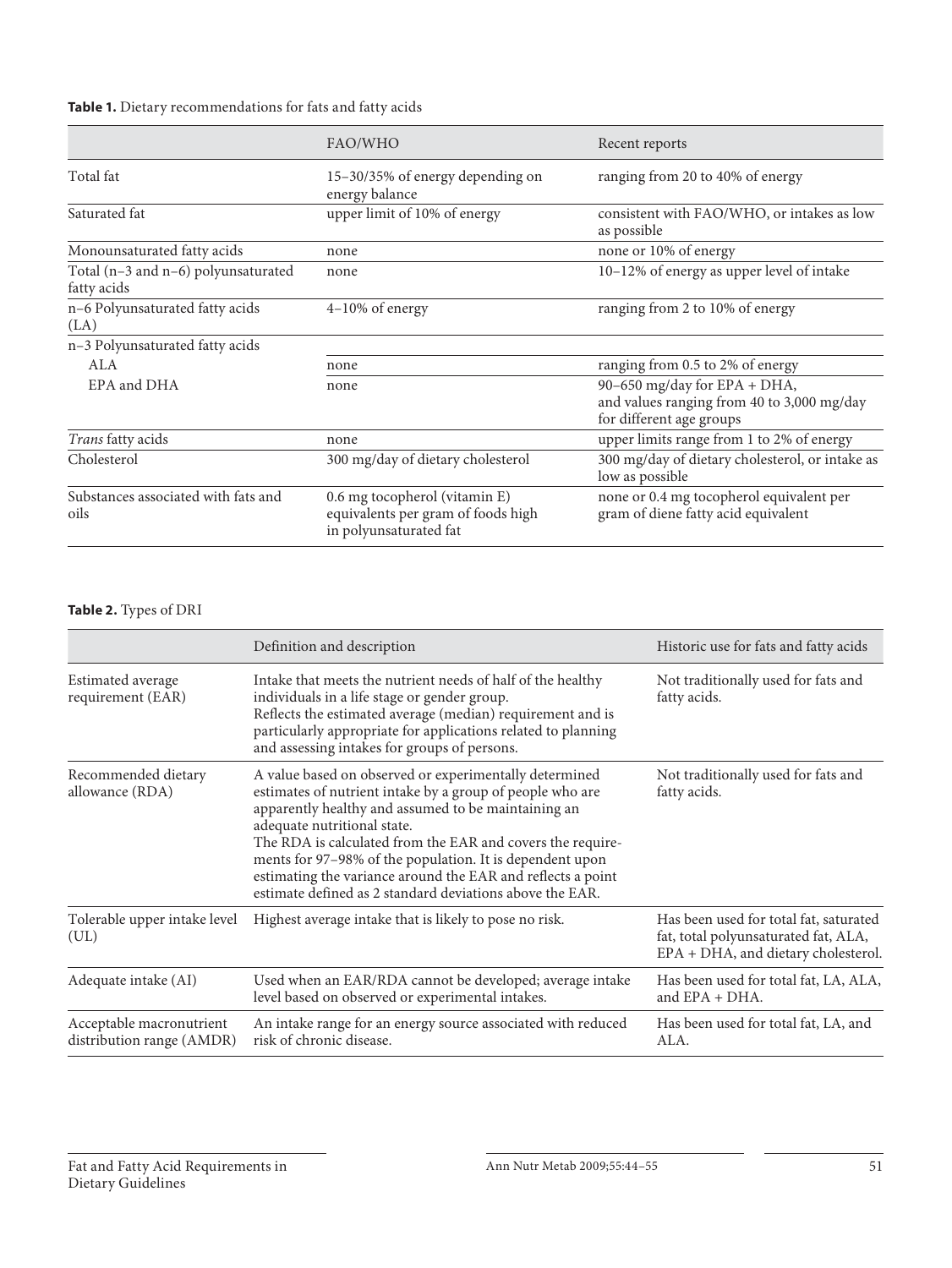

**Fig. 4.** Dietary reference intake distribution [Institute of Medicine, 2005].

 This approach of ranking the validity of study designs based on the strengths and limitations of each study design allows for clear and explicit criteria, but does not take into account whether the data is available for each fatty acid and disease outcome. For some associations, availability of data or studies may be less than optimal, for example between nutrition and cancer. In such cases, dietary fatty acid requirements can be considered, but will require careful consideration of available data and, most importantly, be transparent about the approach and the strength of evidence used to set the dietary requirements.

 The *Framework for DRI Development* background paper by Taylor [2008] suggests that even in the face of limited data, scientific judgment can be important. It advocates that science-based judgment is more useful than no recommendation at all. In that light, it might be useful to look at data not meeting the suggested optimal criteria for setting dietary fatty acid requirements (described previously), e.g. when RCTs and prospective cohort studies of incidence of disease outcomes are not possible or available. In some limited cases, scientific judgment may be necessary to offer a reference value when only limited data is available (e.g. only ecological and animal studies), but action is necessary and there is insufficient time to wait for more data. In these cases, a 'portfolio' or 'mosaic' approach – in which all available types of studies, the biological plausibility, and data consistency (taking weight of study design into account) are considered – may be a useful approach when the linear approach based solely on study design described previously is not suitable.

 On the other hand, it must be remembered that reliance on scientific judgment, in the absence of optimal data, can lead to subjective and erroneous conclusions that can result in unhelpful or even harmful health consequences.

 In order to remain transparent about the development of dietary requirements, care should be taken to be explicit about the type of evidence used, particularly when according to the ranking above it may be considered suboptimal.

#### *Choice of DRI*

 Historically, nutrient reference values – more recently termed DRIs – were developed to address acute or subacute clinical deficiencies of vitamins, minerals, protein, and energy (calories). More recently, the use of DRIs has been expanded to include other substances in foods, such as fats and fatty acids, and to address chronic diseases. Several different types of DRIs exist (table 2; fig. 4).

 When applied to fatty acids, DRIs have been used inconsistently among different countries/institutions. For example, in the US and Canadian guidelines, acceptable macronutrient distribution ranges (AMDRs) refer to appropriate ranges of usual intakes of individuals, while in the FAO/WHO report an AMDR refers to a population mean intake goal [King, 2007]. In our review, the inconsistent use of DRIs is obvious from the data presented in the 'Appendix'. For instance, the IOM reported an AMDR for total fat in adults, but adequate intakes (AI) for total fat intake among infants; Eurodiet used population goals to set DRIs; and the FAO/WHO report used only a tolerable upper intake level (UL) for total fat intake.

 Similarly, for LA, several reports used AIs, based on prevention of deficiency, or even ULs. Use of AIs or ULs for LA would prevent higher intakes that may decrease the risk of chronic disease. For LA, as well as total fat, AMDRs might be more appropriate.

 Thus, whereas DRIs were developed with a focus on preventing deficiencies, their application to many fatty acid recommendations must be considered in the context of reducing risk of chronic disease, which may not be adequately captured in DRIs. As discussed in Using Criteria to Establish Nutrient Intake Values (NIVs) by Yates [2007], it is also possible to have multiple average nutrient requirements corresponding to different criteria, and have public health policy planners determine which level is appropriate for the population of interest.

 For some fatty acids, such as *trans* fatty acids, there is no known level of inadequacy and even small incremental intakes of these fatty acids are associated with risk of chronic disease. Therefore traditional DRIs, such as estimated average requirements (EAR) and recommended dietary allowances (RDAs), are not adequately relevant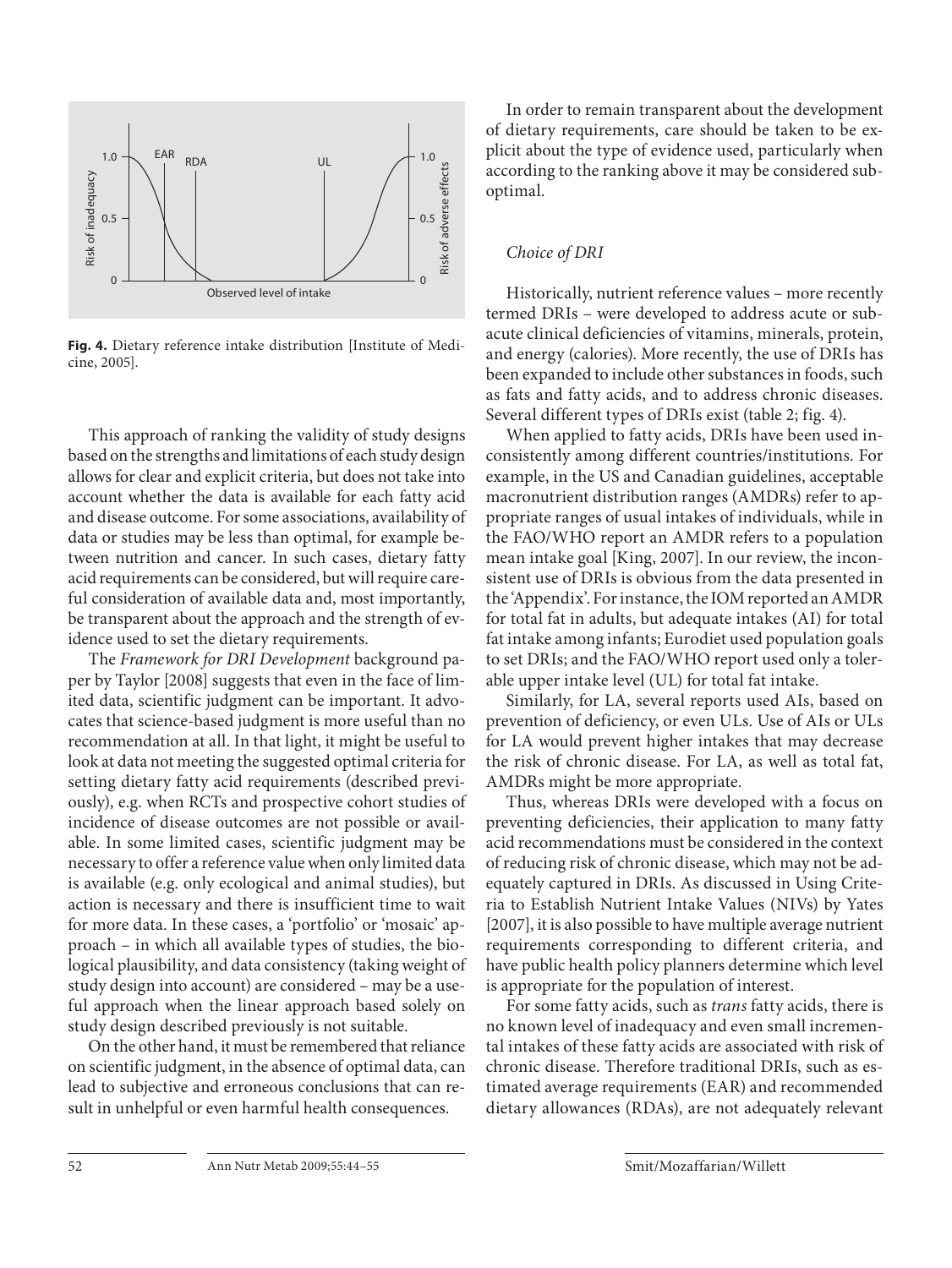to the health effects of these fatty acids. As shown in figure 4, the EAR and RDA are based on a U-shaped association between intake of the nutrient and adverse effects (either inadequacy or other adverse effects). For fatty acids, for which there is no risk of inadequacy, neither EAR nor RDA are appropriate. ULs may also be problematic. For example, in the IOM [2005] report on DRIs: 'A UL is not set for *trans* fatty acids because any incremental increase in *trans* fatty acid intake increases CHD risk.' The UL is defined by a level at which intake does not pose a risk, which is not the case for *trans* fatty acids.

#### **Conclusion**

Since the 1994 FAO/WHO report, new studies have become available that provide further insight into the effects of many types of fats and fatty acids on disease outcomes. Evidence from these studies has been used to set new dietary recommendations that have been published in more recent national and international reports. However, the use of criteria and types of evidence has been inconsistent. Some types of evidence are more likely to be appropriate for determining dietary fatty acid guidelines than others. Optimal evidence for setting dietary fatty acid requirements is taken from well-conducted randomized controlled trials of incidence of disease outcomes, prospective cohort studies of incidence of disease outcomes (including nested case-control studies), and randomized controlled trials of physiological measures.

In the light of new evidence for associations between low intakes of some unsaturated fatty acids and increased risk of chronic disease, and the increasing burden of these diseases on populations, optimal criteria are those that attend to optimal health and reduce the risk of developing chronic disease. In most cases this will also prevent clinical deficiencies of the essential fatty acids. Regardless of the criteria or type of evidence chosen, the process in which dietary requirements are established should be transparent.

#### **Disclosure Statement**

 Ms. Smit has nothing to disclose. Dr. Mozaffarian has received research grants from GlaxoSmithKline, Sigma Tau, and Pronova for an investigator-initiated trial of fish oil to prevent post-surgical arrhythmia. During the last 15 years, Dr. Willett has given many talks and written editorials about the adverse effect of *trans* fat and benefits of non-hydrogenated unsaturated fat.

#### **Appendix**

Summarized overview of stated criteria and evidence used to determine dietary guidelines for fatty acids (based on adverse effects on outcome, unless otherwise stated)

|                                | Disease outcome                                                                                                                                                                                                                                                                                                        | Physiological measure                                                                                                                                                                                                                                                                  | Average intake                                                                                                                                      |
|--------------------------------|------------------------------------------------------------------------------------------------------------------------------------------------------------------------------------------------------------------------------------------------------------------------------------------------------------------------|----------------------------------------------------------------------------------------------------------------------------------------------------------------------------------------------------------------------------------------------------------------------------------------|-----------------------------------------------------------------------------------------------------------------------------------------------------|
| Total fat                      | CVD, RCT <sup>5, 6, b</sup> , CO <sup>6, b</sup> , EC <sup>1</sup><br>Increased obesity, RCT <sup>7, a</sup> , A <sup>1</sup> , EC <sup>3</sup> , ? <sup>5</sup><br>No effect on obesity, CS <sup>7</sup>                                                                                                              | LDL-C $EC1$ , $RCT7$<br>$HDL-C, RCT1$<br>Triglycerides NS <sup>4</sup><br>Dyslipoproteinemia and atherosclerosis, E? <sup>5</sup> , O? <sup>5</sup><br>Postprandial lipids and blood coagulation factor VII<br>concentration (used to set upper limit) <sup>b</sup> , RCT <sup>4</sup> | Average intake from<br>human milk (infants) $1, 4, 7$<br>Gradual decrease of<br>fat intake compared<br>with human milk<br>$(infants 6–12 months)^4$ |
|                                | Colon cancer, $EC1$ , $CC1$ A <sup>1</sup> , conference<br>review <sup>5</sup> , (not according to $CO1$ )<br>Breast cancer, EC <sup>1</sup><br>Prostate cancer, CC <sup>1</sup><br>Diabetes, O? <sup>6</sup> , E? <sup>6</sup><br>Favorable effects on:<br>Stroke, CO <sup>1</sup> , A <sup>1</sup> , EC <sup>1</sup> | Favorable effects on:<br>Triglycerides and HDL-C (used to set lower limit) <sup>b</sup> , RCT <sup>4</sup><br>Responses in postprandial glucose and insulin concentrations RCT <sup>6</sup> , CO <sup>6</sup>                                                                          |                                                                                                                                                     |
| Saturated fat                  | $CVD$ , $CO7$                                                                                                                                                                                                                                                                                                          | Serum total cholesterol, LDL-C, RCT <sup>1, 6, 7</sup> , CO <sup>6, 7</sup> , EC <sup>1</sup><br>Serum triglycerides NS <sup>5</sup><br>Ratio total cholesterol: HDL-C, RCT <sup>4</sup>                                                                                               | Upper 10th percentile of<br>national intake <sup>4</sup><br>Average intake from<br>human milk (infants) <sup>4</sup>                                |
| Monounsaturated<br>fatty acids | $\overline{\phantom{m}}$                                                                                                                                                                                                                                                                                               | Favorable effects on:<br>Serum total cholesterol RCT <sup>1</sup>                                                                                                                                                                                                                      |                                                                                                                                                     |
| Polyunsaturated<br>fatty acids | Cancer, $CO4$<br>Favorable effects on:<br>CHD, CO <sup>4</sup>                                                                                                                                                                                                                                                         | Favorable effects on:<br>Serum total cholesterol RCT <sup>1</sup><br>Equilibrium maintenance (E):<br>Deposition of essential fatty acids in growing tissue<br>of pregnant women <sup>1</sup><br>Composition of milk in omnivorous lactating women <sup>1</sup>                         |                                                                                                                                                     |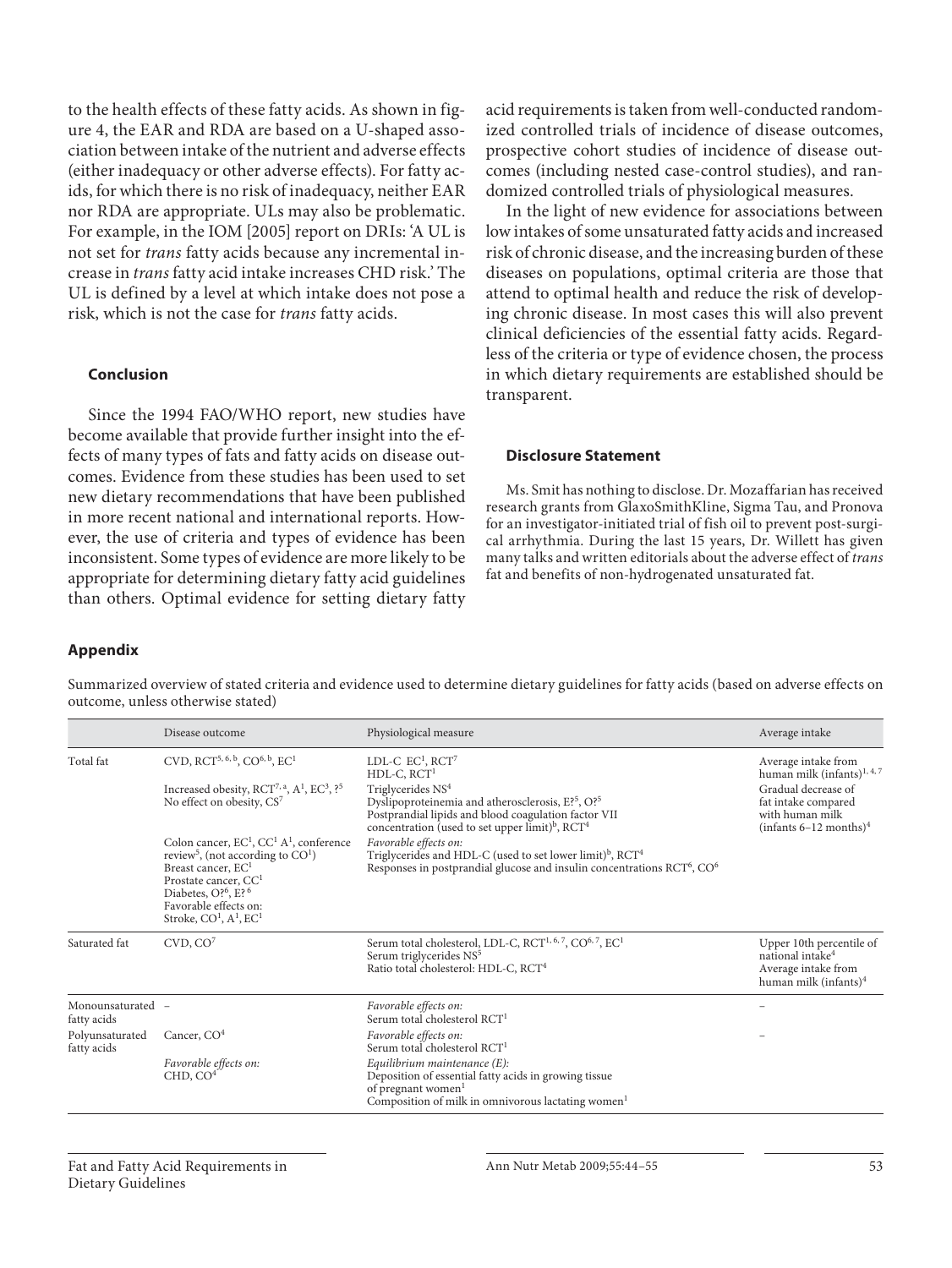|                      | Dietary Guidelines Report: $\frac{1}{2}$ FAO/WHO [1994]: $\frac{2}{2}$ India [1998]: $\frac{3}{2}$ Eurodiet                                                                                                                                                                                                          | factor for obesity) and fat content is closely linked to energy density in the Aus-                                                                                                                                                                                                                                                                                                                                                                                                                                                       |                                                                                                                                                    |
|----------------------|----------------------------------------------------------------------------------------------------------------------------------------------------------------------------------------------------------------------------------------------------------------------------------------------------------------------|-------------------------------------------------------------------------------------------------------------------------------------------------------------------------------------------------------------------------------------------------------------------------------------------------------------------------------------------------------------------------------------------------------------------------------------------------------------------------------------------------------------------------------------------|----------------------------------------------------------------------------------------------------------------------------------------------------|
| Cholesterol          |                                                                                                                                                                                                                                                                                                                      | Serum total cholesterol, RCT <sup>5, 1</sup> , NS <sup>6</sup>                                                                                                                                                                                                                                                                                                                                                                                                                                                                            |                                                                                                                                                    |
| Trans fatty<br>acids | Fatal CHD, fatal and non-fatal<br>MI $CO^{1,3,4}$ , $CC^{1}$ $CS^{1}$                                                                                                                                                                                                                                                | Serum HDL-C and triglycerides, RCT <sup>1, 3, 5</sup> , CO <sup>5</sup><br>Serum LDL-C, RCT <sup>6</sup> , CO <sup>6</sup>                                                                                                                                                                                                                                                                                                                                                                                                                | Upper 10th percentile of<br>national intake <sup>4, d</sup><br>Average trans fat intake<br>from natural occurring<br><i>trans</i> fat <sup>5</sup> |
| LA                   | Favorable effects on:<br>CVD mortality RCT <sup>7</sup> , CO <sup>7</sup><br>Deficiency disease NS <sup>4</sup>                                                                                                                                                                                                      | Favorable effects on:<br>Serum total cholesterol, LDL-C, HDL-C NS <sup>5</sup> , RCT <sup>3, 1</sup><br>Platelet aggregation, adhesion of monocytes to vessel walls, vascular dilatation,<br>blood pressure, inflammatory processes and immune reactions, RCT <sup>5</sup>                                                                                                                                                                                                                                                                | Median intake $6, 7, c$<br>Average intake from<br>human milk (infants) $4,6$                                                                       |
| EPA/DHA              | Favorable effects on:<br>CHD, EC <sup>1</sup> , CO <sup>4, 7</sup> and <sup>3, 5</sup> (fatal) RCT <sup>4, 7</sup><br>Fatal MI, RCT <sup>3, 5</sup>                                                                                                                                                                  | Hemorrhage risk functions of leucocytes and the immune system RCT <sup>5</sup><br>Favorable effects on:<br>Serum triglycerides, VLDL-C O? <sup>1</sup><br>Platelet aggregation, adhesion of monocytes to vessel walls, vascular dilatation,<br>blood pressure, inflammatory processes and immune reactions RCT <sup>5</sup><br>Rod photoreceptor, visual acuity, neural function (infants) RCT <sup>1</sup>                                                                                                                               | Median national intake <sup>7</sup><br>Average intake from<br>human milk (infants) $^{1,4}$                                                        |
| <b>ALA</b>           | Favorable effects on:<br>CVD, RCT <sup>3, 4</sup> , A <sup>3</sup> , CO <sup>4, 9</sup> , CC <sup>9</sup> , EC <sup>3</sup> ,<br>$CS^9$<br>Myocardial infarction, RCT <sup>1</sup> , EC <sup>1</sup> , CS <sup>1</sup><br>Cardiac arrhythmias, $A1$<br>Colon cancer, NS <sup>5</sup><br>Deficiency symptoms, O?4, A4 | Favorable effects on:<br>Serum total cholesterol, RCT <sup>1</sup> , ? <sup>7</sup><br>Platelet aggregation, adhesion of monocytes to vessel walls, vascular dilatation,<br>blood pressure, inflammatory processes<br>and immune reactions, RCT <sup>5</sup><br>Leukocyte function, NS <sup>5</sup><br>Neural integrity, (infants) $A1$<br>n-3 deficiency in pre- and postnatal nutrition of infants affects: neural<br>integrity, learning and visual abilities and depressed development of retinal<br>function and visual acuity, $A1$ | Median national<br>intake <sup>6, 7, c</sup>                                                                                                       |

Dietary Guidelines Report: <sup>1</sup> FAO/WHO [1994]; <sup>2</sup> India [1998]; <sup>3</sup> Eurodiet [2000]; <sup>4</sup> The Netherlands [2001]; <sup>5</sup> DACH [2000]; <sup>6</sup> United States/Canada [IOM, 2005];<sup>7</sup> Australia /New Zealand [2003]; <sup>8</sup> China [2008];

*Study Design of Provided Evidence:* NS = Not specified. *Experimental Studies:* E? = Not further specified; RCT = randomized controlled clinical trial;  $A =$  animal study.

*Observational Studies:* O? = Not further specified; CO = cohort study; CC = case-control study;  $EC = ecologic study$ ;  $CS = cross-sectional (prevalence) study$ .

<sup>a</sup> The association between total fat intake and obesity is based on the high energy density of fat. Energy density contributes to a higher intake of energy (a risk

factor for obesity) and fat content is closely linked to energy density in the Australian diet [AU/NZ, 2003]. No evidence for a direct causal effect between fat in-<br>take as percent of energy and obesity is provided by the NHMRC. <sup>b</sup> The association between total fat and serum cholesterol and risk of CVD, is noted because high fat intake is associated with saturated fat intake, not because of a direct effect of high fat diets on risk of CHD. <sup>c</sup> Based on the highest median intakes of the gender-related age group taken from an analysis of the National Nutrition Survey of Australia. d Based on the 10th percentile of intake of naturally-occurring *trans* fats that varies, dependent on the age group, between 0.7 and 1.0 percent of total energy.

#### **References**

- Adam O, Wolfram G, Zollner N: Influence of dietary linoleic acid intake with different fat intakes on arachidonic acid concentrations in plasma and platelet lipids and eicosanoid biosynthesis in female volunteers. Ann Nutr Metab 2003;47:31–36.
- Albert CM, Oh K, Whang W, Manson JE, Chae CU, Stampfer MJ, Willett WC, Hu FB: Dietary alpha-linolenic acid intake and risk of sudden cardiac death and coronary heart disease. Circulation 2005;112:3232–3238.
- Appel LJ, Sacks FM, Carey VJ, Obarzanek E, Swain JF, Miller ER 3rd, Conlin PR, Erlinger TP, Rosner BA, Laranjo NM, Charleston J, McCarron P, Bishop LM: Effects of protein, monounsaturated fat, and carbohydrate intake on blood pressure and serum lipids: results of the OmniHeart randomized trial. JAMA 2005;294:2455–2464.
- Beresford SA, Johnson KC, Ritenbaugh C, Lasser NL, Snetselaar LG, Black HR, Anderson GL, Assaf AR, Bassford T, Bowen D, Brunner RL, Brzyski RG, Caan B, Chlebowski RT, Gass M, Harrigan RC, Hays J, Heber D, Heiss G, Hendrix SL, Howard BV, Hsia J, Hubbell FA, Jackson RD, Kotchen JM, Kuller LH, LaCroix AZ,

Margolis KL, Mossavar-Rahmani Y, Ockene JK, Parker LM, Perri MG, Phillips L, Prentice RL, Robbins J, Rossouw JE, Sarto GE, Stefanick ML, Van Horn L, Vitolins MZ, Wactawski-Wende J, Wallace RB, Whitlock E: Low-fat dietary pattern and risk of colorectal cancer: the Women's Health Initiative Randomized Controlled Dietary Modification Trial. JAMA 2006;295:643–654.

- Burr ML, Fehily AM, Gilbert JF, Rogers S, Holliday RM, Sweetnam PM, Elwood PC, Deadman NM: Effects of changes in fat, fish, and fibre intakes on death and myocardial reinfarction: diet and reinfarction trial (DART). Lancet 1989;2:757–761.
- Cetin I, Koletzko B: Long-chain omega-3 fatty Opin Clin Nutr Metab Care 2008;11:297– 302.
	- Chinese Nutrition Society: Dietary Guidelines for the Chinese Population. China, Tibet People's Publishing House, 2008.
- De Caterina R, Liao JK, Libby P: Fatty acid modulation of endothelial activation. Am J Clin Nutr 2000;71:213S–223S.
- Lane DS, Langer RD, Lewis CE, Manson JE, Decsi T, Koletzko B: n–3 fatty acids and pregnancy outcomes. Curr Opin Clin Nutr Metab Care 2005;8:161–166.
	- Deutsche Gesellschaft für Ernährung: Die Referenzwerte für die Nährstoffzufuhr. Neustadt an der Weinstrasse, Umschau, 2008.
	- Eurodiet: Eurodiet core report: European dietary guidelines. 2000. http://eurodiet.med. uoc.gr/eurodietcorereport.pdf (accessed 1 October 2008).
	- FAO: Fats and Oils in Human Nutrition: Report of a Joint FAO/WHO Expert Consultation. Rome, FAO, 1994.
	- Field AE, Willett WC, Lissner L, Colditz GA: Dietary fat and weight gain among women in the Nurses' Health Study. Obesity (Silver Spring) 2007;15:967–976.
- acid supply in pregnancy and lactation. Curr Gardner CD, Kiazand A, Alhassan S, Kim S, Stafford RS, Balise RR, Kraemer HC, King AC: Comparison of the Atkins, Zone, Ornish, and LEARN diets for change in weight and related risk factors among overweight premenopausal women: the A TO Z Weight Loss Study: a randomized trial. JAMA 2007; 297:969–977.